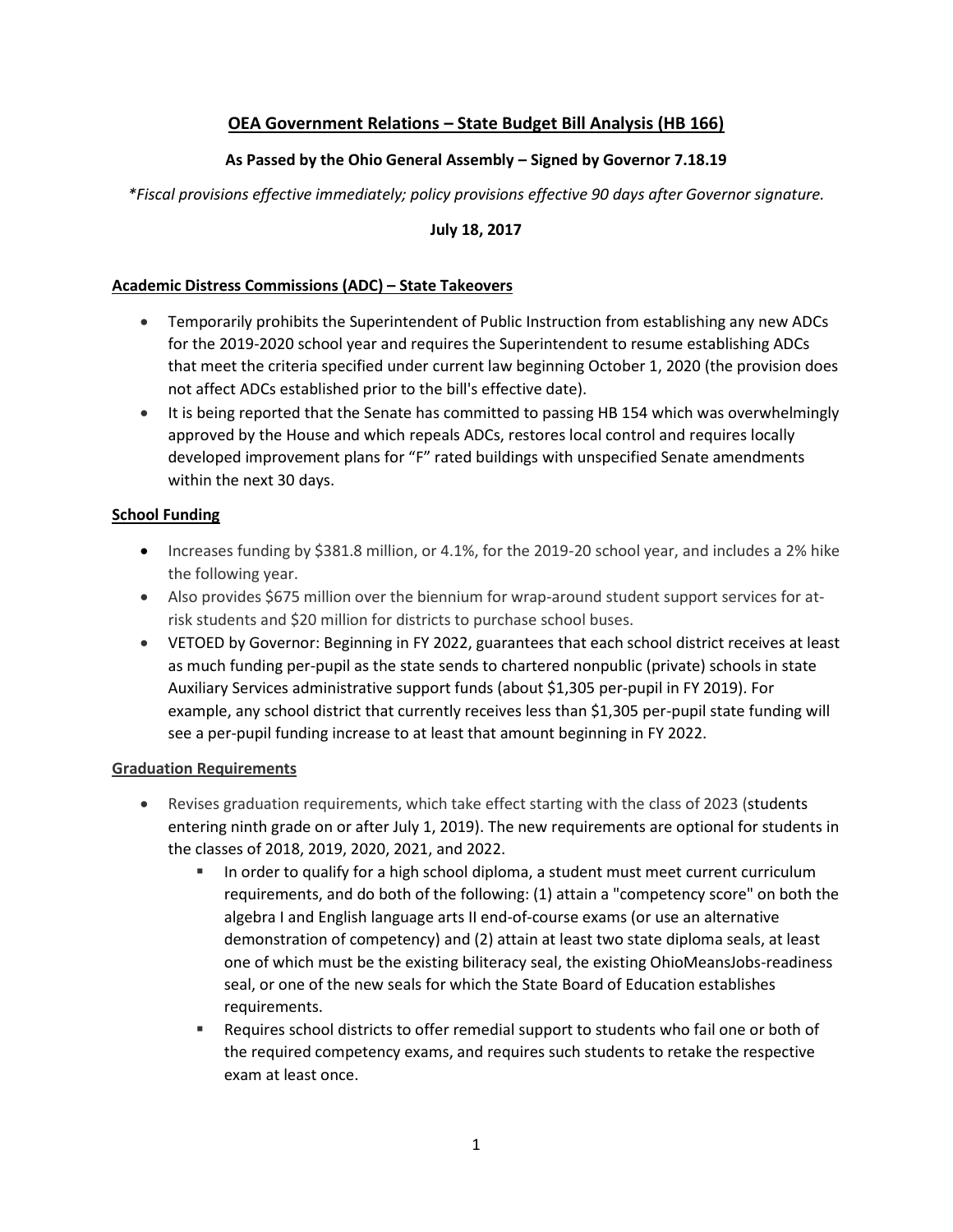- **Permits students who fail the retakes to demonstrate competency by (1) completing** course credit through the College Credit Plus program, (2) providing evidence the student has enlisted in a branch of the U.S. Armed Forces, (3) completing at least one "foundational" option (including earning proficient scores on at least three of four state technical assessments in a single pathway, obtaining an industry-recognized credential, completing a pre-apprenticeship or apprenticeship, or providing evidence of acceptance into an apprenticeship program after high school) and either another "foundational" option or a "supporting" option (including completing 250 hours of work-based learning experience, obtaining an OhioMeansJobs-readiness seal, or attaining a score on the WorkKeys assessment).
- Requires a school district or chartered nonpublic school that requires a foreign language as an additional requirement for high school graduation (beyond the minimum curriculum requirements) to accept one unit of computer coding instruction toward meeting that requirement. Specifies that additional coding courses applied toward the requirement must be sequential and progressively more difficult.

### **Testing**

- Eliminates the English language arts I end-of-course exam for students entering ninth grade after July 1, 2019 (the Class of 2023) and requires ODE to seek a waiver from the U.S. Secretary of Education in order to make the algebra I end-of course exam the primary high school math assessment.
- Requires the Superintendent of Public Instruction, or designee, to conduct a public presentation before the House and Senate education committees that consider primary and secondary education legislation regarding the range of scores on the end-of-course exams designated by the State Board of Education.
- Prohibits a student from being required to retake the algebra I end-of-course exam or the English language arts II end-of-course exam in high school if the student achieved at least a proficient score or a "competency score" on the exam prior to high school.

#### **Educator Licensure**

- VETOED by Governor: Eliminates the requirement that teachers providing instruction in core subject areas be "properly certified or licensed" to teach in the subject areas and grade levels in which they provide instruction.
- VETOED by Governor: Eliminates the requirement that community school paraprofessionals employed by a program supported with federal Title I funds be "properly certified" in order to provide academic support in core subject areas.
- For the 2019-2020 and 2020-2021 school years, allows an individual who holds a valid educator license in any of grades 7 through 12 to teach a computer science course if, prior to teaching the course, the individual completes a professional development program approved by the district superintendent or school principal that provides content knowledge specific to the course the individual will teach.

#### **Report Cards**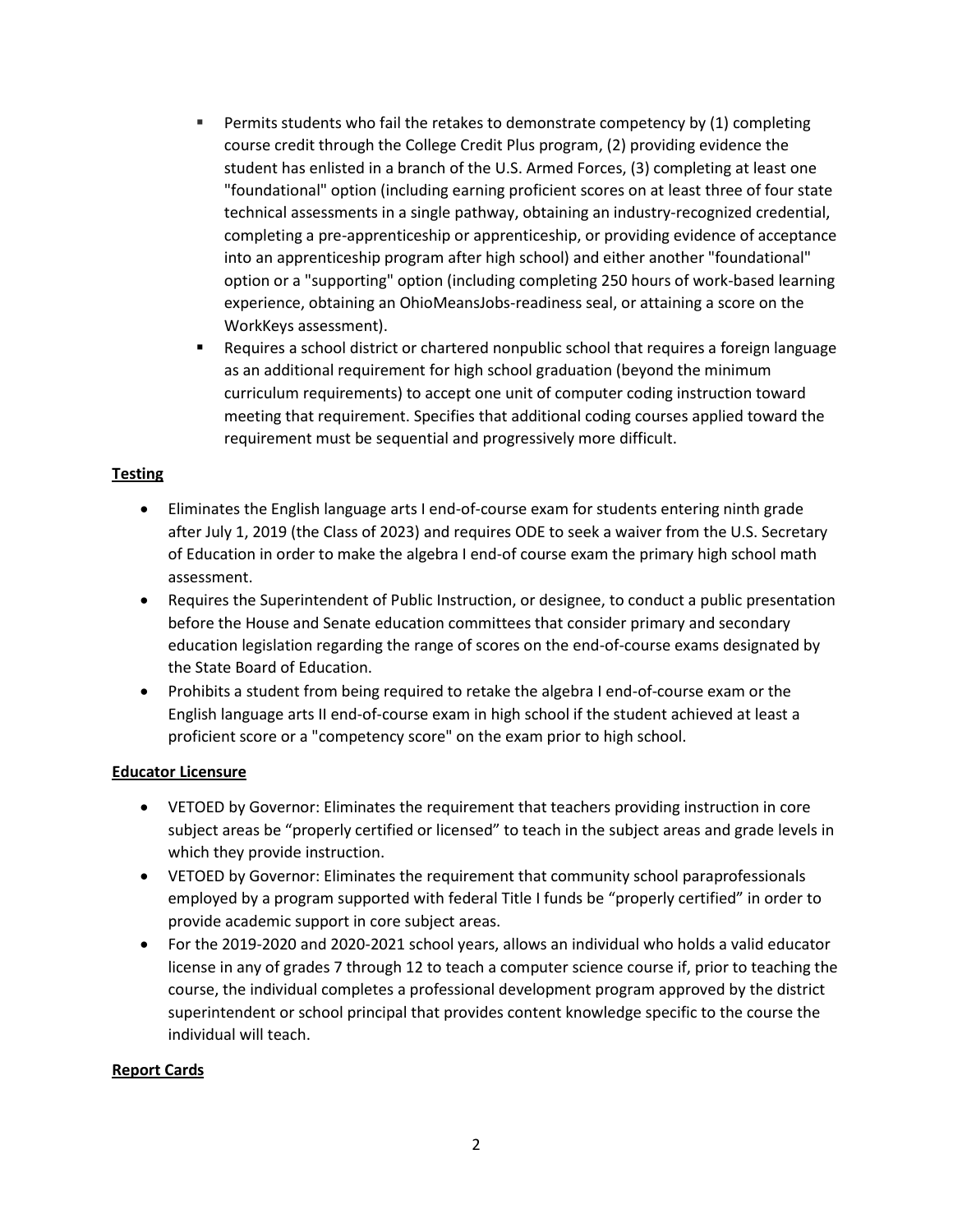- Modifies the grading scale used to determine letter grades assigned for the report card's valueadded progress dimension, which computes "gain index" values based on the number of standard errors above or below the mean on a statistical measure of academic growth. Expected to result in higher value-added progress grades for some districts.
- Establishes a study committee, which must convene and elect a chairperson not later than 30 days after the bill's immediate effective date, to study the calculation and weighting of performance measures, components, and the overall letter grade on the report card. Also requires the committee to consider the report card's design principles, primary audience, and the manner in which it addresses student academic achievement. Requires the committee to submit a report to the General Assembly by December 15, 2019.

### **Teacher Minimum Salary**

- Sets the minimum salary (base salary) for teachers with bachelor's degrees is \$30,000, rather than \$20,000 as under current law.
- Makes changes to the other steps specified in the teacher salary schedule based on the change to the minimum salary, using the same percentages for each step as under current law (the stepped teacher salary schedule is based on the teacher's years of service and level of education or training).

### **Vouchers**

- Expands eligibility for *income-based* EdChoice scholarships to all students entering grades K-12 for the first time, beginning with the 2020-2021 school year. Income-based scholarships are paid directly by the state through a GRF appropriation and are limited by the appropriation (increases income-based EdChoice voucher appropriation by \$50 million in FY 2021).
- If the number of applicants for a *traditional* EdChoice scholarship for a school year exceeds 90% of the maximum number of scholarships permitted by statute for each year (60,000 under current law), requires ODE to increase the maximum number of scholarships permitted for the following school year by 5%. In FY 2019, approximately 23,000 scholarships were awarded under the traditional EdChoice Scholarship program.

# **Charter Schools**

- Reduces frequency of ODE evaluations of charter school sponsors from annually to once every five years for sponsors who are rated "effective" or "exemplary" for at least three consecutive years.
- Requires ODE, prior to the publication of the final ratings for charter school sponsors, to permit each sponsor to review the information used by ODE to determine the sponsor's rating on the academic performance component and to request an adjustment to the sponsor's rating for that component, if it believes there is an error in ODE's evaluation. (Current law permits sponsors to review and request adjustments only on the "adherence to quality practices" and "compliance with laws and rules" components of the sponsor evaluation system.)
- For dropout-prevention charter school report cards, lowers the threshold for the number of points a student must earn on end-of-course exams with regard to the school's state test passage rate indicator.